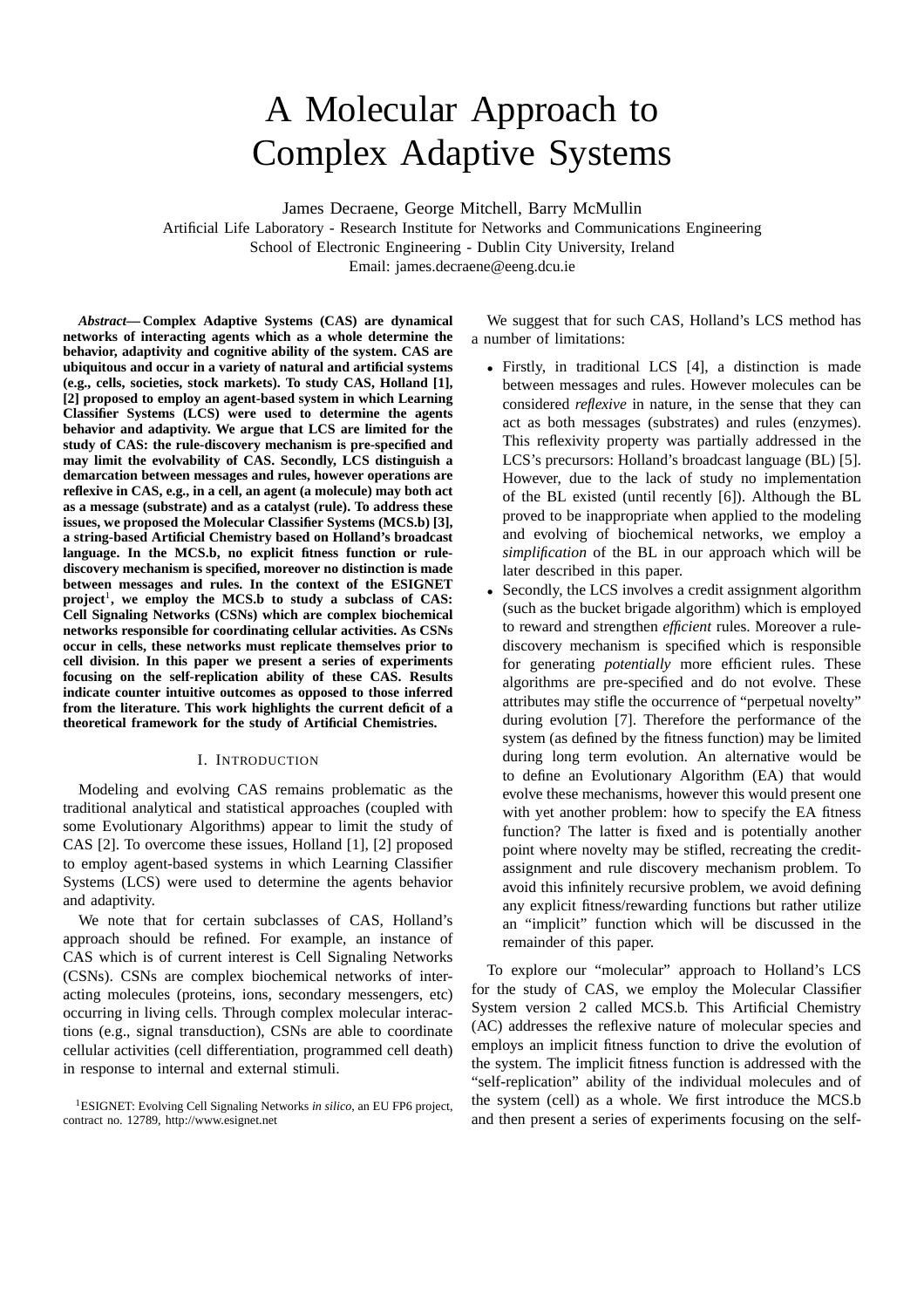replication ability which determines the survival/performance of the CAS.

## II. MOLECULAR CLASSIFIER SYSTEMS

Molecular Classifier Systems are a class of string-rewriting based AC (inspired by LCS) that was proposed to investigate protocell computation [8]. As opposed to traditional stringrewriting systems, operations are stochastic and reflexive (no distinction made between operands and operators). The behavior of the condition (binding) properties and action (enzymatic functions) is defined by a language specified within the MCS. This "chemical" language defines and constrains the complexity of the chemical reactions that may be modeled and simulated. In this AC, a stochastic flow reactor is employed, i.e., reactions occur at random and there is a constant inflow and outflow of molecules.

A reaction between molecules occurs if the conditional part of a molecule A matches another molecule B. A is regarded as an enzyme whereas  $B$  is regarded as a substrate molecule. When a reaction occurs, the action part of molecule A is utilized to perform the enzymatic operations upon the bound substrate molecule B. This operation results in the production of another offspring (product).

As introduced earlier, we proposed a simplification of the broadcast language which is used as the MCS chemical language (MCS.b). A number of differences exist between the BL and the LCS, e.g., the LCS's alphabet is  $\lambda$  =  $\{ 1, 0, \# \}$  whereas the BL includes additional symbols  $\Lambda =$  $\{1, 0, p, *, :, \Diamond, \nabla, \nabla, \triangle, \langle\}$ . The basic elements of the BL are strings made from Λ called *broadcast devices*. A broadcast device is parsed into zero, one or more *broadcast units*, where each unit represents a single condition/action rule. The symbol ∗ separates broadcast units within a broadcast device. The symbol : separates a condition from an action within a single broadcast unit.  $\{\Diamond, \nabla, \blacktriangledown, \triangle\}$  are single/multiple character(s) wildcards that may also transpose matched strings into output strings. Table I presents an analogy between the biological and broadcast language terminology.

TABLE I COMPARISON OF BIOLOGICAL AND BROADCAST LANGUAGE TERMINOLOGY

| Biology                               | <b>Broadcast Language</b>                                               |
|---------------------------------------|-------------------------------------------------------------------------|
| acids<br>from<br>of amino<br>sequence | string of symbols from $\Lambda$                                        |
| ${A, R, N, D, C, E, \ldots}$          | $\{0, 1, *, :, \Diamond, \nabla, \blacktriangledown, \triangle, p, '\}$ |
| substrate                             | input signal                                                            |
| product                               | output signal                                                           |
| protein with no enzymatic function    | null unit                                                               |
| enzyme                                | broadcast unit                                                          |
| protein complex                       | broadcast device                                                        |
| cellular milieu                       | list of strings from $\Lambda$                                          |

A detailed description is omitted in this paper, see [9] for full specification of the BL implementation.

III. SELF-REPLICATION IN COMPLEX ADAPTIVE SYSTEMS

A series of experiments that have been conducted on Artificial Cell Signaling Networks (ACSNs) is now outlined to illustrate this molecular approach to CAS.

To initiate this investigation on CSNs using the MCS approach, the self-replication ability of these classes of CAS is examined. As CSNs occur in cells, these networks have to replicate themselves prior to the cellular division. This allows the replicated CSNs to be "distributed" to the offspring cells. Errors may occur during this replication process, e.g., an offspring cell may inherit only a partial CSN. Thus resulting in a potentially defective cell which would lead to a variety of undesired effects (e.g., premature cell death). As a result, the "fitness" of a cell is implicitly represented by the *survival* and *performance* of a cell in achieving cell-level replication.

Examining such replication (or autocatalytic) phenomena closely relates to other studies which have been conducted on Holland's alpha-universe [10], Tierra [11] and Alchemy [12]. Although these ACs were developed for different purposes and were implemented differently, these systems exhibited common evolutionary phenomena such as the emergence of (collectively) replicating reaction networks [13], [14]. In this investigation, such classes of network are of interest as they would allow CSNs to maintain and replicate themselves. Moreover, as demonstrated in several ACs, it is commonly accepted that the emergence of these collectively autocatalytic reaction networks is trivial.

To explore this issue with this system, it is first examined whether it is possible to observe the spontaneous emergence of autocatalytic molecules (i.e., molecules that can self-replicate) which was obtained in Alchemy but not in Tierra.

#### *A. Specificity and domination of the self-replicators*

An artifact of the BL's syntax is that it is very difficult to observe the emergence of an autocatalytic molecule: e.g., if we consider a population containing all broadcast devices (molecules) of length 5 symbols, there would be  $5^{10}$  possible combinations of molecules, in which only 5 molecules in this entire population would be autocatalytic. The probability of obtaining a replicator given a random population of molecules increases linearly with the length of the molecules and size of the population.

Although the probability of obtaining such autocatalytic molecules is low in the MCS.b, the intuition was: since such autocatalytic molecules are able to self-replicate, they would have a greater fitness than other non-autocatalytic molecules. If such a molecule appears, it would therefore be able to out compete other molecules and fill rapidly the reaction space. This phenomenon was indeed observed by Fontana in Alchemy and was expected to occur in the MCS.b. In the remainder of this section, a series of experiments is discussed to examine this domination phenomenon of autocatalytic molecules in the MCS.b. The simplest form of self-replicator that may be built with the BL is first presented:

# $SR_0 = * \nabla : \nabla$

The behavior of  $SR<sub>0</sub>$  is now detailed: The matching condition of  $SR_0$  is defined by a single symbol:  $\nabla$  which designates a multiple character wildcard. This indicates that  $SR<sub>0</sub>$  may bind to any molecule. In addition when a reaction occurs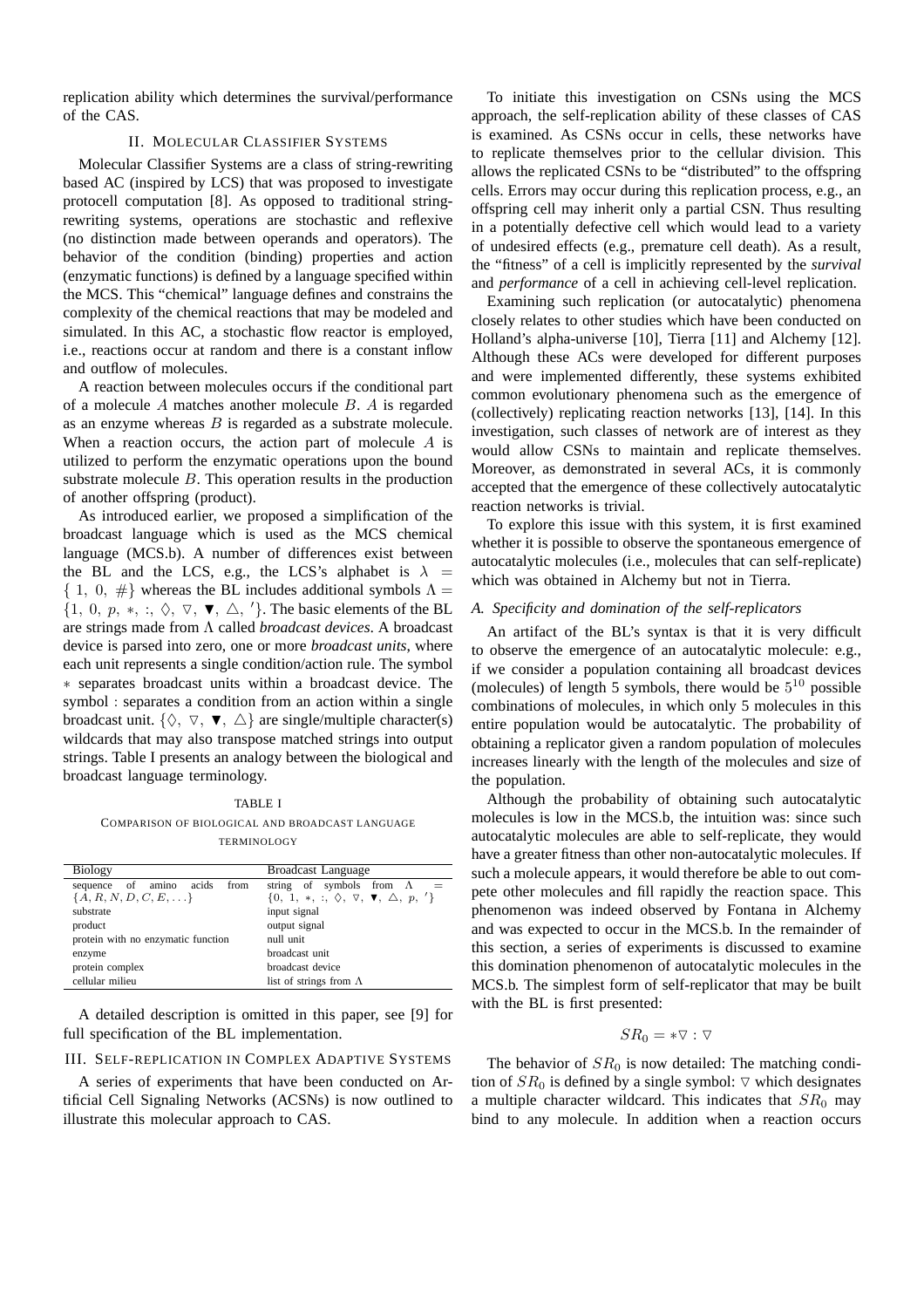between  $SR_0$  and a substrate molecule  $I_0$ ,  $\nabla$  is assigned a value: the informational string of  $I_0$ . A unique symbol  $\triangledown$  also constitutes the action part of  $SR<sub>0</sub>$ , this denotes that the output of  $SR_0$  would be equal to the value of  $\nabla$  that is located in the condition part, i.e the output string of  $SR<sub>0</sub>$  has for value the input string. Therefore the broadcast device  $SR<sub>0</sub>$  is not only a self-replicator but a "universal" replicator meaning that it would replicate any binding molecules. The "specificity" of SR<sup>0</sup> is said to be *null*.

Fig. 1 presents a first experiment examining the behavior of  $SR<sub>0</sub>$  averaged over 30 simulation runs. In this initial series of experiments, the broadcast "universe" is initialized with the following parameters:

- The system is seeded with 90 randomly generated molecules, each of length 10 symbols.
- In addition, 10 replicators  $SR<sub>0</sub>$  are inserted.
- $n_{max}$  designates the maximum number of molecules that may be contained in the universe,  $n_{max} = 1000$ .
- 50 molecular interactions occur at each time step.
- An interaction occurs when: two molecules A and B are picked at random,  $\vec{A}$  is considered as a catalyst and  $\vec{B}$  as a substrate. If  $A$  can bind and react with  $B$  then a molecule  $C$  is produced. If the current size of the population,  $n$ , is less than  $n_{max}$  then C is simply added to the population (and  $n$  increases by 1); otherwise a molecule is picked at random and is replaced with  $C$  (and the population size remains fixed at n).
- No mutation may occur in these experiments.

A high relative concentration (0.1) of  $SR<sub>0</sub>$  was selected to discourage an "accidental" early extinction. The latter may be caused by a high reaction rate of the side reactions.



Fig. 1. Relative population growth of replicators  $SR<sub>0</sub>$  averaged over 30 simulation runs.

From Fig. 1 we note that  $SR_0$  replicators do not take over the population but eventually diminish—which contradicts the result that would be naively expected from the presence of a single, unique, self-replicating molecular species in the population. The explanation is that the *binding specificity* of self-replicators can strongly influence the system dynamics: a

self-replicase molecule having low or zero specificity will not only replicate itself but also replicate a more or less wide variety of other molecules. These experiments demonstrate that such a species, although autocatalytic, will not *necessarily* grow to dominate the molecular population; on the contrary, it may even go extinct.

| Self-replicator | Informational string             |
|-----------------|----------------------------------|
| SR <sub>0</sub> | $*\triangledown$ : $\nabla$      |
| SR <sub>1</sub> | $* \nabla 1 : \nabla 1$          |
| SR <sub>2</sub> | $* \nabla 01 : \nabla 01$        |
| SR <sub>3</sub> | $* \nabla 101 : \nabla 101$      |
| SR <sub>4</sub> | $*$ $\nabla$ 0101: $\nabla$ 0101 |
|                 |                                  |

TABLE II

SPECIFICATION OF SELF-REPLICATORS WITH INCREASING SPECIFICITY

To verify this hypothesis, we proceeded to a series of experiments in which we incrementally increased the specificity of the self-replicators (see Fig. 2). In Table II, the different selfreplicators employed in these experiments are presented.  $SR<sub>1</sub>$ designates a molecule that would only react with molecules ending with the symbol 1. As the latter occurs at the rightmost position of  $SR<sub>1</sub>$ , it may react with itself, producing another instance of  $SR_1$ . Similarly,  $SR_2$  only binds to molecules containing the suffix 01. This "signature" forms a constraint on the replicators, specifying them to react only with a specific subset of molecules. This impacts directly on these molecules' binding specificity.



Fig. 2. Population growth of replicators  $SR_0$ ,  $SR_1$ ,  $SR_2$ ,  $SR_3$  and  $SR_4$ . Each series is averaged over 30 simulation runs.

The results depicted in Fig. 2 confirm the importance of specificity upon the system dynamics: the tendancy for a self-replicator to dominate the population increases with (and is ultimately limited by) its binding specificity. Therefore in this system, for autocatalytic molecules to successfully sustain themselves and/or dominate the molecular population, a significant binding specificity is required. This phenomenon may well have been implicated in previous results reported for a variety of artificial chemistries; but, to our knowledge, it has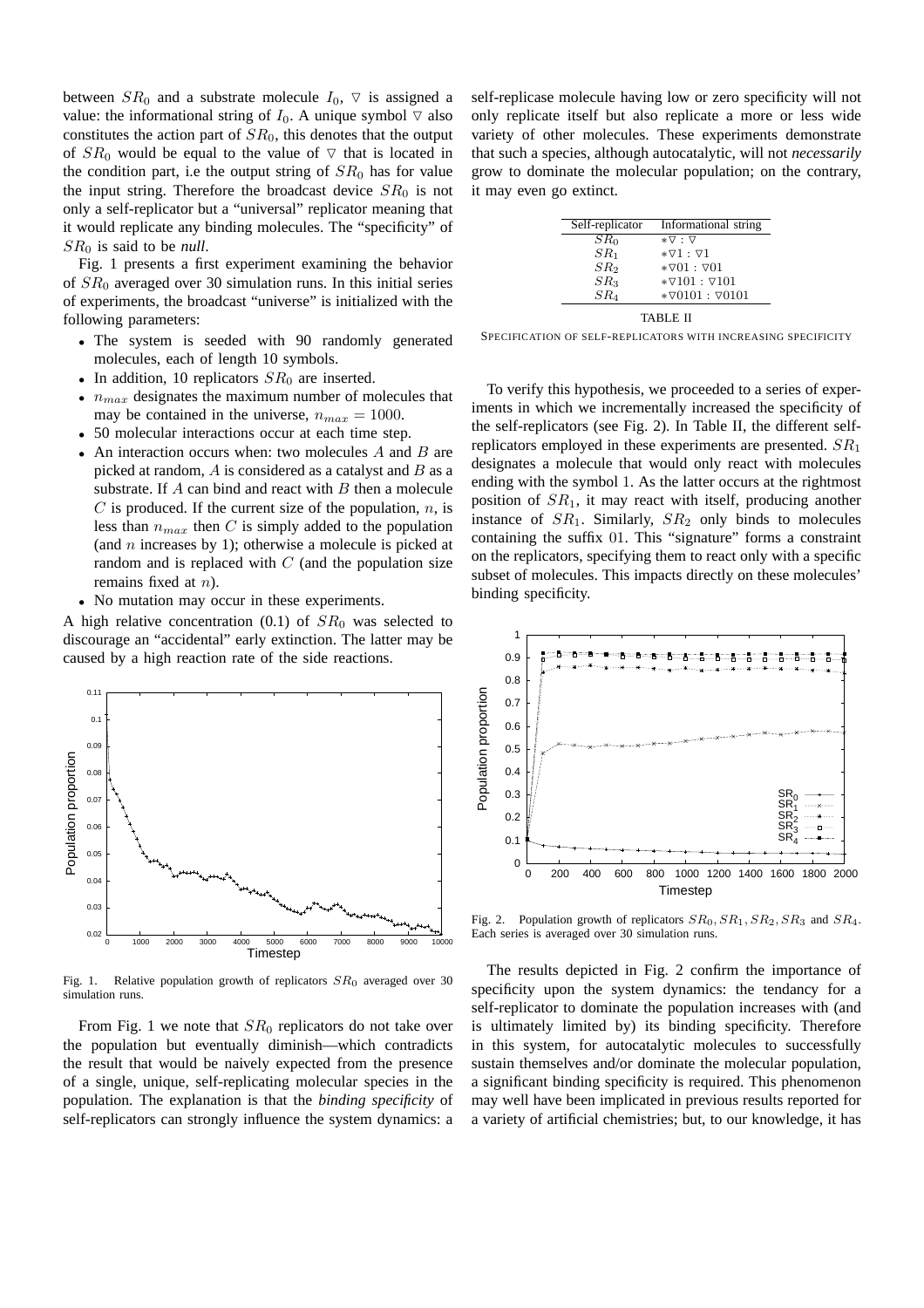not previously been *explicitly isolated* in the manner presented here.

## *B. Spontaneous emergence of self-replicators*

In the previous set of experiments, mutation was turned off in order to facilitate our investigation on self-replicators, which were hand-designed and inserted into the initial population. This led to a limited diversity in the population. To examine the spontaneous emergence of autocatalytic molecules, we performed a second series of experiments in which no selfreplicators are specified and molecular mutation could occur. The latter is implemented as follows:

- When a new molecule is produced, a mutation with probability  $p_{sym} = 0.001$  may be applied upon each symbol contained in the molecule. Therefore, the longer the molecule, the higher the probability of mutation occurring.
- Three types of mutation are distinguished and may be applied with equal chances:
	- **–** *Symbol flipping:* The current symbol is replaced with a symbol picked at random from Λ.
	- **–** *Symbol insertion:* A symbol from Λ is picked and inserted after the current symbol.
	- **–** *Symbol deletion:* The current symbol is removed from the molecule's informational string.
- In addition, to encourage diversity over time, a global mutation (per molecule) is defined: every 100 timesteps, a subset ( $r_{mut} = 0.01$ ) of the population is selected at random. A mutation is then applied to a single symbol picked at random in each molecule present in this subset.

As mutation now occurs, diversity is increased during long term evolution. It was expected to observe the spontaneous appearance of replicators in this system. Results obtained from multiple series of experiments indicated that self-replicators do emerge but they never manage to self-sustain. The reasons for this behavior could be explained as follows:

- As indicated earlier, the BL's syntax does not strongly facilitate the spontaneous emergence of replicators. This syntactical constraint may discourage the spontaneous emergence of self-replicators. The BL's syntax may also have an impact on the robustness of these self-replicators against mutation effects.
- Secondly if self-replicators replicators do emerge, they would be required to possess a specificity higher than null to sustain themselves.
- Finally, replicators are likely to possess a low molecular concentration when emerging. This low concentration diminishes the capacity of these molecular species to persist against side reactions and mutation events.

These three factors, when combined, may significantly lower the probability of having a replicator spontaneously emerge and self-sustain in the MCS.b.

We examined the nature of the self-replicators that may emerge during evolution. An additional set of experiments was specified as follows:

- 30 simulations were performed (each for 100000 timesteps).
- The different populations were seeded with randomly generated molecules (with length 10 and relative concentration 0.1).

During these experiments, self-replicators emerged and presented the following properties:

- 13 distinct self-replicators appeared.
- A common broadcast unit of the form  $*\nabla : \nabla$  was found in all self-replicators. This broadcast unit refers to the universal replicator  $SR<sub>0</sub>$  (having zero specificity) presented earlier.
- Finally, the highest relative concentration ever achieved by these universal replicators was  $[SR]_{max} = 0.0014$ .

These observations support the explanation provided earlier. As a result, these self-replicators could not sustain themselves and consequently go extinct.

Although it is *still* theoretically possible (given enough time) to observe the spontaneous emergence and domination of a self-replicator in the MCS.b (as in Alchemy), multiple findings suggest that this system shares a common property with Tierra: the spontaneous emergence of self-replicators is *unlikely* to be observed. Our next logical step was to mirror the Tierra system and introduce an "ancestor". The latter was designed and employed to counter balance this effect. This is presented in the next section.

## *C. Rise and fall of the fittest*

In the Tierra system, a hand-designed molecule called *the ancestor* was introduced into the population which encouraged the emergence of collectively autocatalytic reaction networks. We adopted a similar approach in which we introduced a hand-designed autocatalytic molecule (having a high binding specificity such as  $SR<sub>4</sub>$ ). Results indicated that the MCS does not exhibit the same evolutionary dynamic as Tierra:



Fig. 3. Effects of molecules length growth upon overall system reactions rates. In this experiment, an ancestor  $(SR_4 = \sqrt{0101} : \sqrt{0101})$  is inserted (with initial relative concentration  $[SR_4] = 0.1$ ) in addition to randomly generated molecules. Moreover mutation per molecule and per symbol is turned on.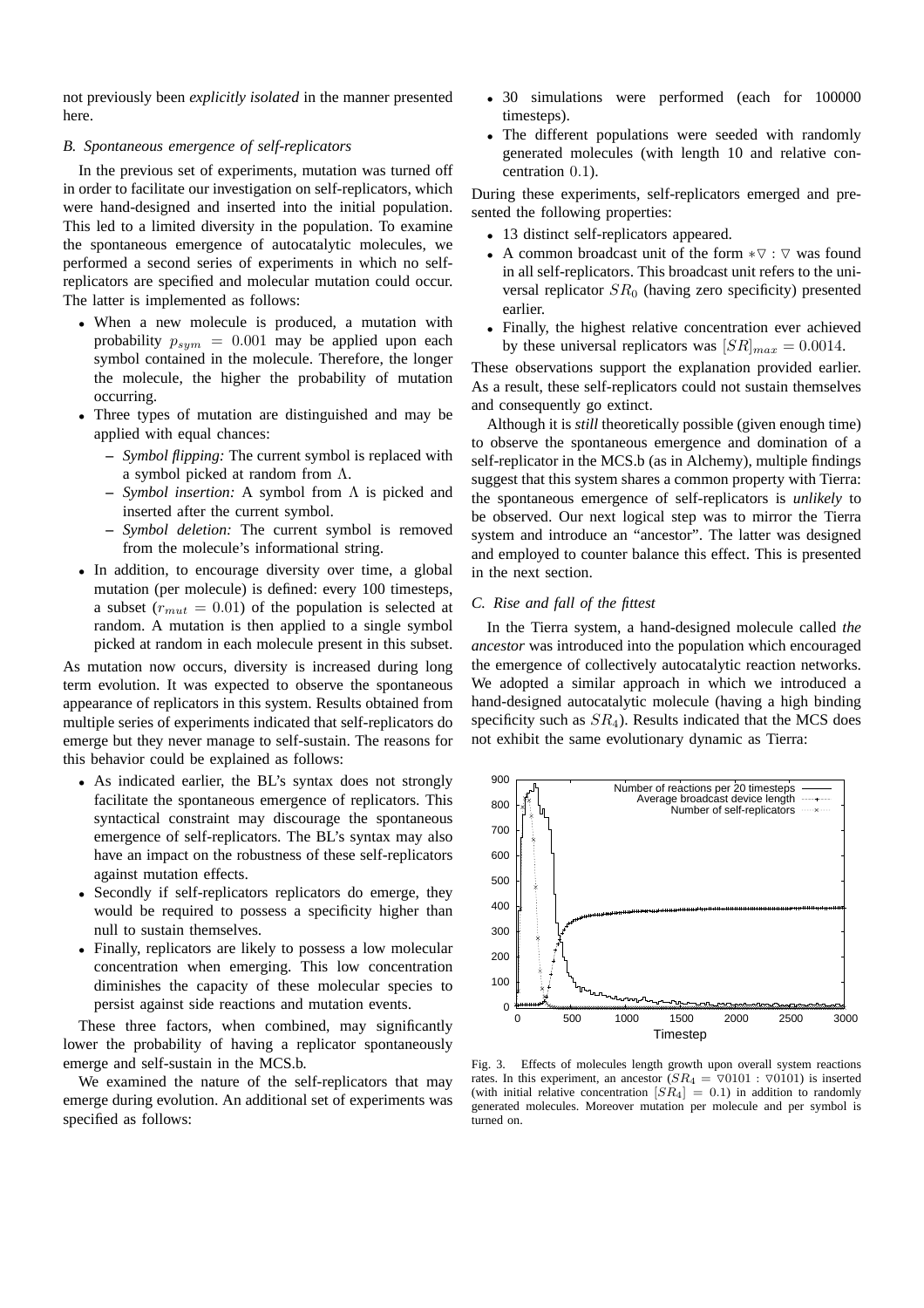Fig. 3 presents an experiment in which we may observe that the self-replicators first quickly fill  $(n_{max} = 1000)$  the reaction space as expected. This led to a high overall reaction rate of the system. However we note then that along with the decrease in the reaction rates and in the number of selfreplicators, the average length of the molecules increase. In the current experiment settings, we limited the maximum length of the molecules to  $BD_{lmax} = 500$  due to computational constraints. Other experiments showed that with no limit upon the length of the molecules, an indefinite length growth would be observed leading to a critical impact on the system performance.

In keeping with the previous sets of experiments which were discussed earlier, these results were not expected. In fact, certain mutants of the original autocatalytic molecule developed a distinct advantage over the ancestor. That is, these mutants could be replicated by the ancestor molecules but only to the cost of these ancestors, i.e., an asymmetric relationship. Moreover, some of these mutants also lose their ability to selfreplicate, explaining the rapid decrease in the global number of self-replicators. By exploiting their molecular signature and the ancestors, these non-autocatalytic molecules succeed in displacing the dominant ancestors.

During evolution, a series of such parasitic displacements is observed leading to longer molecules. However, as the mutation effect increases (with the length of a molecule), disruptive structural changes may occur more frequently. The consequences of these structural changes are twofold:

- Molecules may become inactive, being therefore considered only as substrate molecules.
- The binding specificity may be increased (reducing connectivity).

Ultimately, this leads to a decrease in the overall reaction rates, (until reactions cease completely, i.e., system death). In this approach, the stepwise emergence of "fitter" molecules leads effectively to system- or population-level extinction.

#### IV. FUTURE WORK

These preliminary experiments presented unexpected outcomes, this highlights the fact that there is currently no theoretical framework for the study of ACs. Future work includes the development of this theoretical foundation which would allow a better understanding of evolutionary dynamics in a given AC. Supplementary experimental work will be conducted, involving the exploitation of our implicit function to evolve CAS to carry out pre-specified tasks: To evolve these artificial biochemical networks toward a pre-specified goal, it is proposed to extend this system in which a second level of selection would be introduced. In the system presented in this paper, molecules were competing with each other, referring to a single level of selection. Our extended system involves a second level of selection: molecules (still competing with each other) would be placed in containers (cells). These artificial cells would also compete with each other: in keeping with molecules, this competition would be based on the cells' ability to self-replicate. Cells would self-replicate if their internal

*energy reservoir* reach a certain threshold (concentration of specific molecules).

As was recently demonstrated [15], a second level of selection may prevent parasitism from occurring in Molecular Classifier Systems. Moreover, this future system shares a number of common features with Holland's approach [1], [2] but differs on several points. Let us examine how these might differ in our future evolutionary system.

Our system will probably differ from Holland's approach on the following points:

- Broadcast devices employ an adaptable representation as opposed to classifiers which utilize a *fixed* representation (that do not change over time).
- No distinction is made between messages and classifiers. Both are specified as broadcast devices that may be active (classifiers) or not (messages).
- Broadcast devices are also employed to specify detectors. These detectors may be satisfied by broadcast devices detected in the environment. When satisfied, detectors generate messages (signaling molecules) that would be inserted in the cell. These inserted broadcast devices may then trigger a cascade of reactions within the cell.
- Similarly, effectors are specified as broadcast devices. Effectors can only be satisfied by molecules originating from the cells. Molecules resulting from the effectors' action statements are inserted in the environment. The latter would then react in accord with the molecules generated by the effectors (e.g. update the agent's location).

This extended system refines Holland's proposal and improves biological plausibilities: molecules are reflexive (acting as messages and/or classifiers) and are evolvable (representation is dynamic). Secondly, no explicit fitness function is defined preventing the credit assignment problem. These refinements may encourage open-ended evolution and improve the system's performance during long term evolution.

#### V. CONCLUSION

A molecular approach to study a subclass of CAS (CSNs) was presented. We first discussed the limitations of Holland's proposal which was based on LCS. Following this, the MCS.b, an Artificial Chemistry based on Holland's broadcast language, was then briefly depicted. The MCS.b accounts for the reflexive nature of molecules. Moreover, to encourage openended evolution, this system employs a fitness function that is not explicit but implicit. This implicit fitness function was addressed with the self-replication ability of CSNs. A number of preliminary experiments focusing on self-replication was then discussed. This experimental work was closely related to studies conducted in other ACs. However, these experiments exhibited unexpected results as opposed to those inferred from the literature. We identified a major cause which led to these unexpected outcomes: the molecules' binding specificity. We demonstrated that molecular specificity plays an important role and may influence significantly the system dynamics. This work highlights the current deficit of a theoretical framework for the study of ACs. The latter is part of this project's future